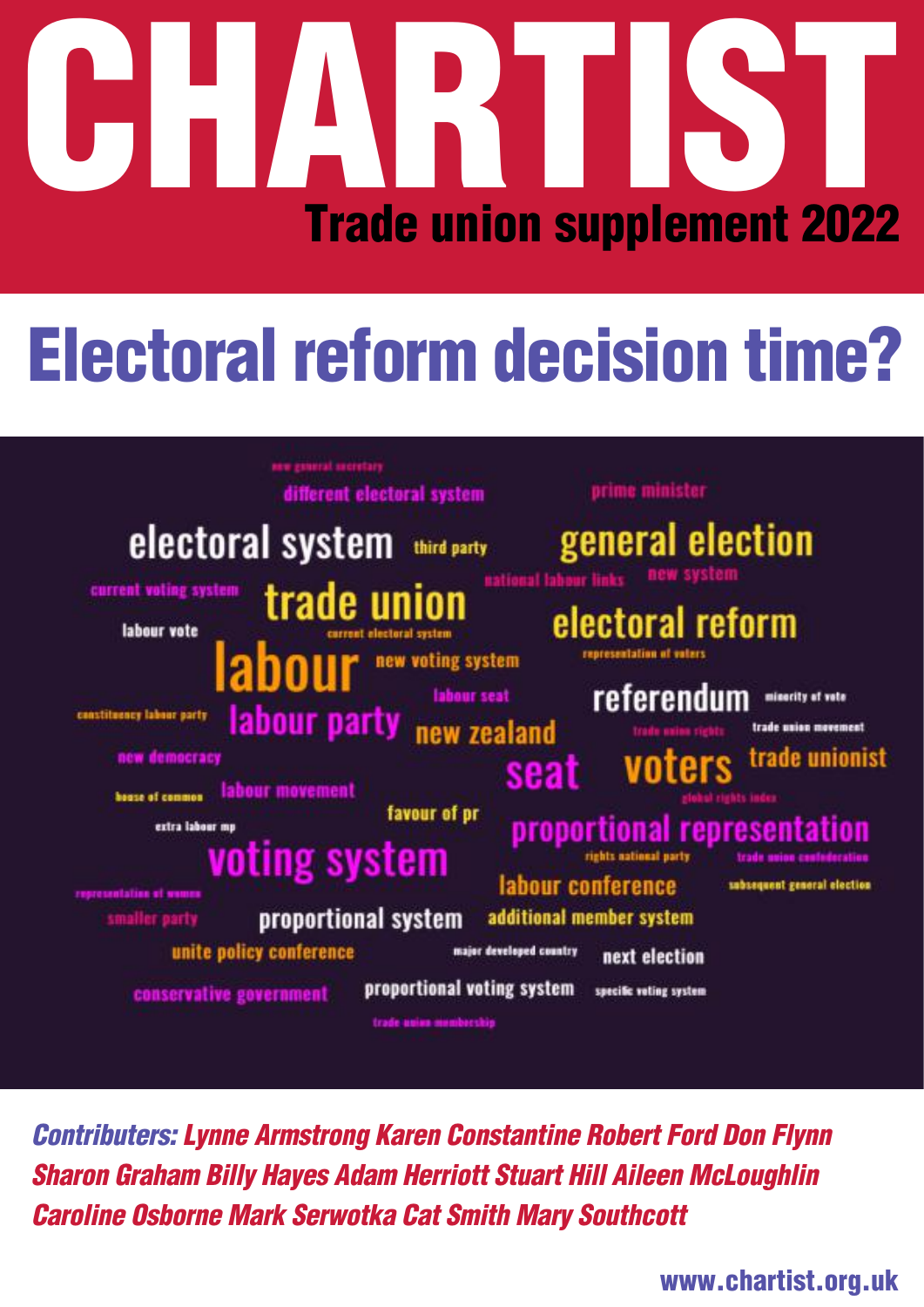# **Trade Unions in the vanguard**

### **Lynne Armstrong** and **Mary Southcott** highlight the role of the trade unions in making the case for electoral reform

Since the founding of the Labour Party by the Trade Unions and Socialist Societies in 1900, there have been only four periods when the idea of Labour Party by the Trade Unions and Socialist Societies in 1900, there have been changing the electoral system from First Past the Post (FPTP) to proportional representation (PR) has had a chance of becoming law: in the 1920s after discussion flowing from the 1910 elections and when the franchise was extended to all men and some women in 1918, in 1944, the 1990s and now the 2020s.

In the early 20th Century, when other European countries were already using PR, the rise of a third party, Labour, in the UK threatened FPTP. A secret 1903 Lib-Lab pact, operating for the 1906 and two 1910 elections, allowed the number of Labour MPs to grow from two to 42. Many Trade Unionists and party members agreed with Keir Hardie that Labour should not have to be dependent on a pact. Resolutions in favour of PR were passed at the TUC in 1911 and 1913, the Scottish TUC in 1912 and the ILP conference in 1913. At the TUC, Will Thorne, leader of the General and Municipal Workers, said it was difficult to understand why a proposal so pronouncedly democratic should ever have been regarded with any coldness by members of the labour and socialist movements.

But the Fabians were hostile emphasising the need for strong government and a voting system which would "accentuate the majority".

At a special Labour conference called in 1914 to resolve the issue, delegate Fred Knee of the London Trades Council pointed out that in a large number of cases if a Liberal candidate was put up at the next election, the sitting Labour MP would be ousted, adding "A Labour man ought to be dependent on Labour votes only and that could be done under proportional representation". But then leader Ramsay MacDonald opposed reform and the motion was lost, 1,400,000 to 700,000. Although Labour voted at its 1918 conference in favour of PR, this was not included in the 1918 manifesto. The resolution was moved by the National Union of Clerks, which in 1989 merged into the GMB. The TUC went on to vote for electoral reform in both 1921 and 1922.

In the 1922 general election the Conservatives won a huge majority on only 38.5% of the vote. In 1923 the Tory vote fell by just half a percentage point, but they lost. After one year of Labour government the Party's vote was up from 30.7% to 33.3% in the 1924 election, but its number of seats fell from 191 to 151. Nevertheless, it was the collapse of the Liberal vote by 11.9% and 118 seats that

**Lynne Armstrong and Mary Southcott are executive members of the Labour campaign for electoral reform (LCER)** handed the election to Stanley Baldwin as in 2015.

The issue returned at Conference 1943 when Leyton Trades Council delegate H R (Reg) Underhill called for an inquiry into electoral systems: "Many of you from rural or semi-rural areas know that there are millions of voters today who are not adequately represented. In the Southern Councils there are about 79 seats of which Labour holds nil, and yet we have a vast number of voters in those areas. We want significance given to every single vote cast by the electorate". Keir Starmer said much the same in 2020: "We've got to address the fact that millions of people vote in safe seats and they feel their vote doesn't count".

In 1990 Neil Kinnock was behind the move to widen the remit of the Plant Commission to include the system of electing the House of Commons, with backing from the AEEU's Gavin Laird, NUM's Arthur Scargill, and TGWU's Ron Todd. The 1997 manifesto promised proportional systems for the devolved authorities and the European Parliament and a commission to recommend a PR system for the Commons. The Jenkins Commission recommended Αlternative Vote Plus (AV+) but this was not put to a referendum. PR was prioritised and debated at Labour's 2021 Annual Conference.

# **Mark Serwotka** (General Secretary, PCS) agrees

**"Adopting PR for future general elections would make every vote count in all parts of the country. It would force parties to change how they behave, as well as how voters cast their ballot and stop them taking the majority for granted. PCS wants to see a more progressive politics which more closely reflects the spread of views of the public. From the Chartists pushing for universal suffrage to the Scottish TUC campaigning for a Scottish Parliament, trade unions have often been at the forefront of demands for a better democracy that puts working people at the centre."**

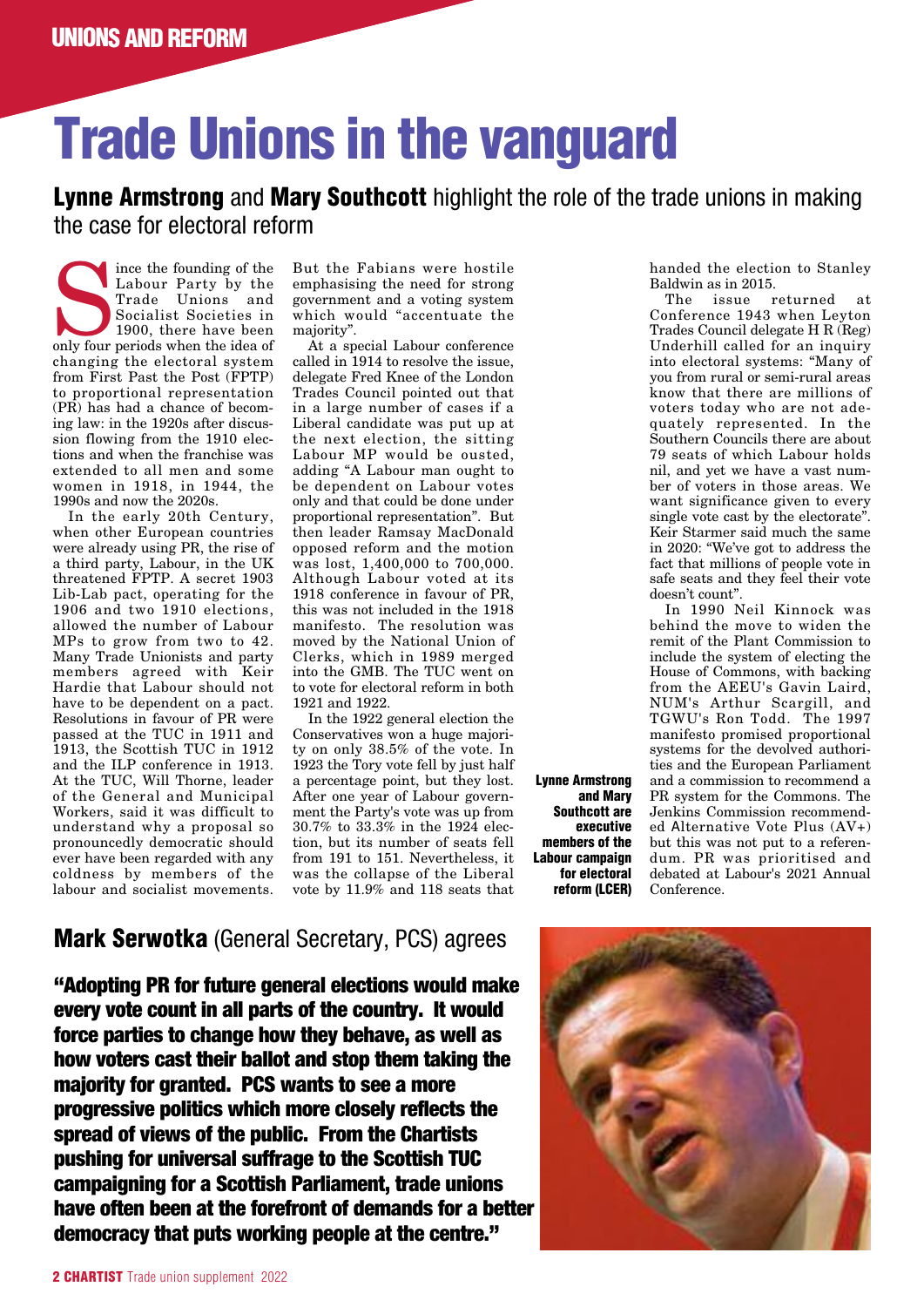# **Unite the Union backs PR**



**"Today, Unite policy conference voted to support proportional representation for the first time in our history. … Our political class has failed working people and our system is broken. It is time to change our democracy."**

**Sharon Graham, Unite general secretary, October 2021**

# **Extract from Unite Policy Conference resolution – October 2021**

Conference believes we need a Labour governm ent to reshape society in the interests of workers and our communities. But it is imperative to realise that the current voting system offers no protection against later Conservative governm ents tearing up these hard fought gains as they have in the past.

#### **Conference therefore resolves:**

to adopt a policy of opposing First Past the Post and instead supporting m oves to explore, select and introduce a new voting system for the UK

to hold regional educational events to give members inform ation about how different electoral systems can enable or hinder the left of politics, and how they im pact on the kind of policies and outcom es a society ends up with, and to prom ote debate and discussion am ongst m em bers

to ask the Executive Council to consider reports back from these events which include feedback from members to call for the Labour Party to support moves to

explore, select and introduce a new voting system , to prom ote discussion and education amongst its membership, and to commit to including the voting system for general elections in the rem it of its planned constitutional convention."

### **Adam Herriott** explains the campaign inside the union

The Unite for PR is part of the Labour for a New Democracy campaign to get the Labour Party reform/PR for Westminster electhe Labour for a New Democracy campaign to get the Labour Party to back electoral tions. The group formed in mid 2021 in the lead up to the Labour Party 2021 conference in September, to raise the profile of Proportional Representation by engaging pro PR activists, opening conversations at branch level and reinforcing the link between more proportional voting systems and a better deal for working people. Pre conference Unite's policy was supportive of First Past the Post so Unite delegates voted against the PR motion. There was 80% support from CLPs but some of the larger unions voted against the motion or abstained and it was defeated.

The Unite Policy Conference followed in October 2021 and due to lots of hard work by Unite members that support PR and the new<br>General Secretary Sharon Secretary Graham's support of PR, Unite the

Union passed a motion opposing First Past the Post and instead is now "supporting moves to explore, select and introduce a new voting system for the UK". Sharon Graham commented on the vote by saying "Today, Unite Policy Conference voted to support Proportional Representation in Westminster elections for the first time in our history. Our political class has failed working people and our system is broken. It is time to change our democracy."

I believe electoral reform and the introduction of PR would result in less Tory governments and more progressive governments that would run the country in the interests of workers and ordinary people. This would help reduce inequality and poverty, tackle climate change, improve employment opportunities and housing availability, reduce corruption and reverse the 40 year attack on worker and trade union rights. We would then be able to reverse the 40 year privatisation of the NHS, so the NHS is publicly

funded, publicly managed and provided, with democratic accountability to local people. I also think it would make constitutional reform possible: House of Lords reform to a full elected chamber, votes at 16 and finally create a British constitution.

Since the conference season, Unite for PR has been meeting every couple of months. We have been encouraging PR supporting Unite members to get active in their Unite branches, join their local Area Activist Committees and generally become more active within Unite. We are also sending out speakers to Unite branches. I am cautiously hopeful that even more trade unions will support a PR motion at the Labour Party 2022 conference.

**Adam Herriott is a Unite the Union and Labour Party member and helped found LCER South West**

#### **Contact: hello@labourforanewdemocracy.org.uk**

**Facebook group https://www.facebook.com/groups/4170 28143275118**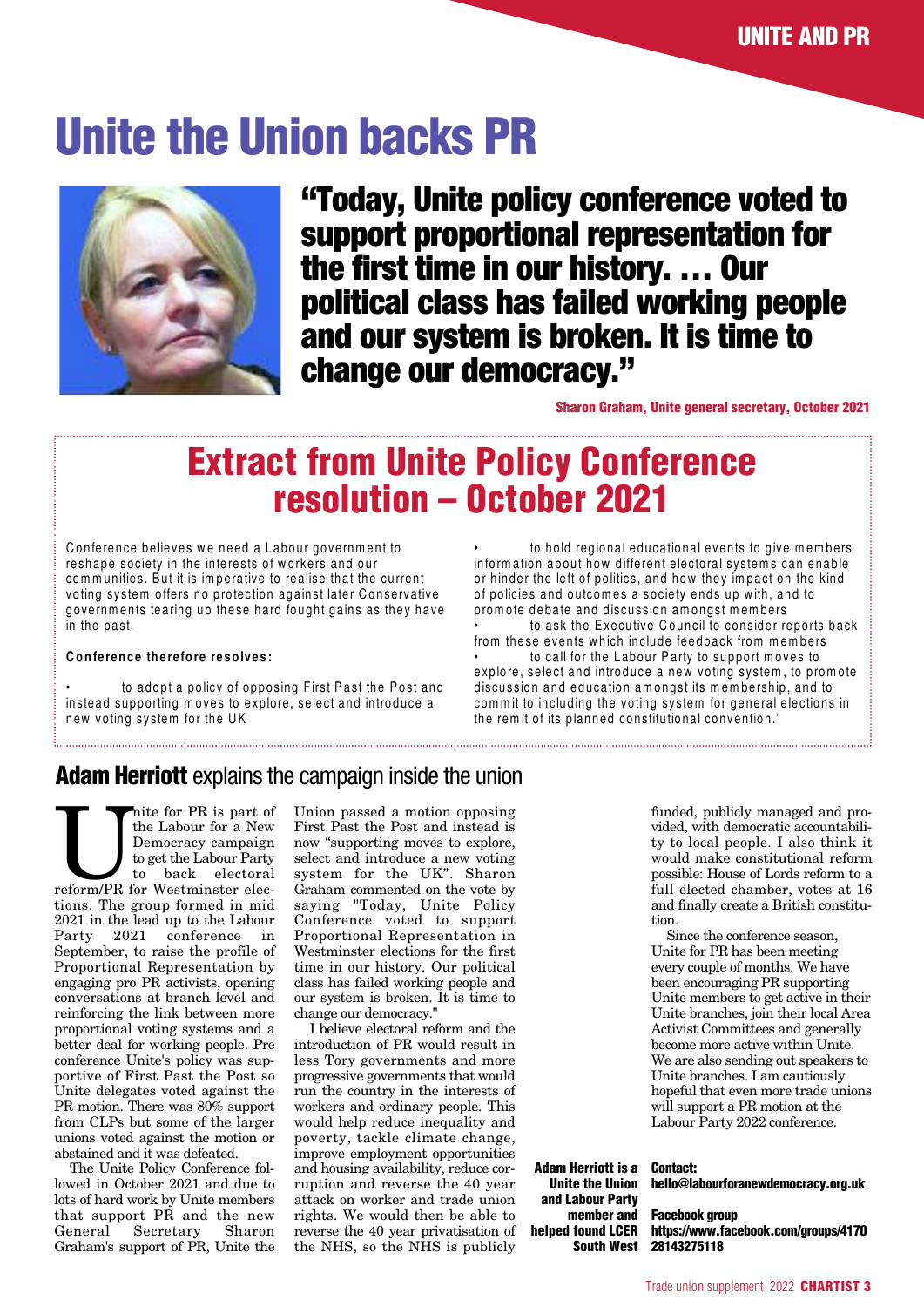# **Affiliated unions set to back PR in Liverpool?**

### **Stuart Hill** reviews TU membership both affiliated and non-affiliated

er albout 2<br>
million workers affiliated<br>
to the Labour Party<br>
through 11 trades<br>
unions. There are another<br>
37 trades unions affiliated to the million workers affiliated to the Labour Party through 11 trades unions. There are anoth-TUC but not the Labour Party. These include huge and important unions like the NEU, National Education Union (450,000) and the NASUWT, The Teachers' Union (300,000). There are also very powerful unions outside even the TUC such as the RCN, Royal College of Nursing (465,000), the BMA, British Medical Association (110,000) and the Police Federation (130,000).

Other important unions include: UCU, University and College Union 113,000; RMT, Britain's Specialist Transport Union 86,000 (previously affiliated); EIS, the Education Institute of Scotland 55,000; Equity, the Creative practitioners union 47,000; POA, Prison, Corrective and Secure Psychiatric Workers 31,000; NUJ, National Union of Journalists 30,000; FDA, First Division Association 18,000 and BFAWU 16,000 (previously affiliated).

Considerable resources have

been focused on winning support for Proportional Representation (PR) at the Labour Party Conference. This effort is likely to succeed at the Liverpool Conference in 2022. The battle of ideas, against First Past the Post (FPTP) in CLPs and trades unions, has been largely won. Getting a PR commitment in the next General Election Manifesto from Labour may prove to be much more of a challenge.

Unlock Democracy supports the continuing efforts of Labour 4 New Democracy, as part of their coalition, but is more ambitious for fundamental democratic change in our society. We believe that civil society needs to be engaged and won for PR in workplaces up and down the country. All trade unions could, and should, play their part. This is whether they are affiliated, or not, to the Labour Party.

The membership of Unlock Democracy includes Liberal Democrats, Greens, SNP and other parties, including Labour, as well as many not in any party but committed to PR. Many of these members are in trade unions and professional associations. We are presently con-

**Stuart Hill, member of the Unlock Democracy Council, L4ND Steering Committee, LCER Executive Committee and Political Officer, Unite, Northumberland, Tyne and Wear Community Branch.**

sidering how they can be better organised to exercise their democratic trade union membership rights to campaign for PR.

It will not be enough to win a paper victory, regarding Labour's Conference and General Election Manifesto unless there is massive support for introducing PR within wider society. This will reduce the chances of PR dropping off Labour's Manifesto.

Between now and the next General Election there is the opportunity to mobilise public opinion through unions and workplaces in favour of PR. The TUC's own local and regional structures provide ready-made campaigning organisations.

A key obstacle to overcome, in all the unions, is the belief that democracy is less important somehow than "bread and butter" industrial issues. There is an enormous gap between adopting a pro-PR policy and popularising it among the membership. There needs to be widely distributed materials, magazine articles, briefings and press articles at all levels, and in all parts, of the trade union movement.

# **TULO, the Trade Union Liaison Committee**

The Trade Union and Labour Party Liaison Organisation is a Labour organisation in the United Kingdom that was set up in 1994 by a motion to the Labour Party's Annual Conference.

All 11 trade Unions that affiliate to the Labour Party are represented in TULO, also called the Labour Unions. Mick W helan, the ASLEF General Secretary, is the current elected Chair and the other Chair is the Labour Leader, Keir Starmer.

There are national TULOs in Scotland and W ales and Regional TULO Committees in the English Regions.

Trade Unions are represented on the Labour National Executive Committee (NEC) and on Scottish, W elsh and Regional Executives.

Not to be confused with TULOs, TU Liaison Officers on Constituency Labour Party Executive Committees where trade unions are affiliated at constituency level. See https://labourunions.org.uk

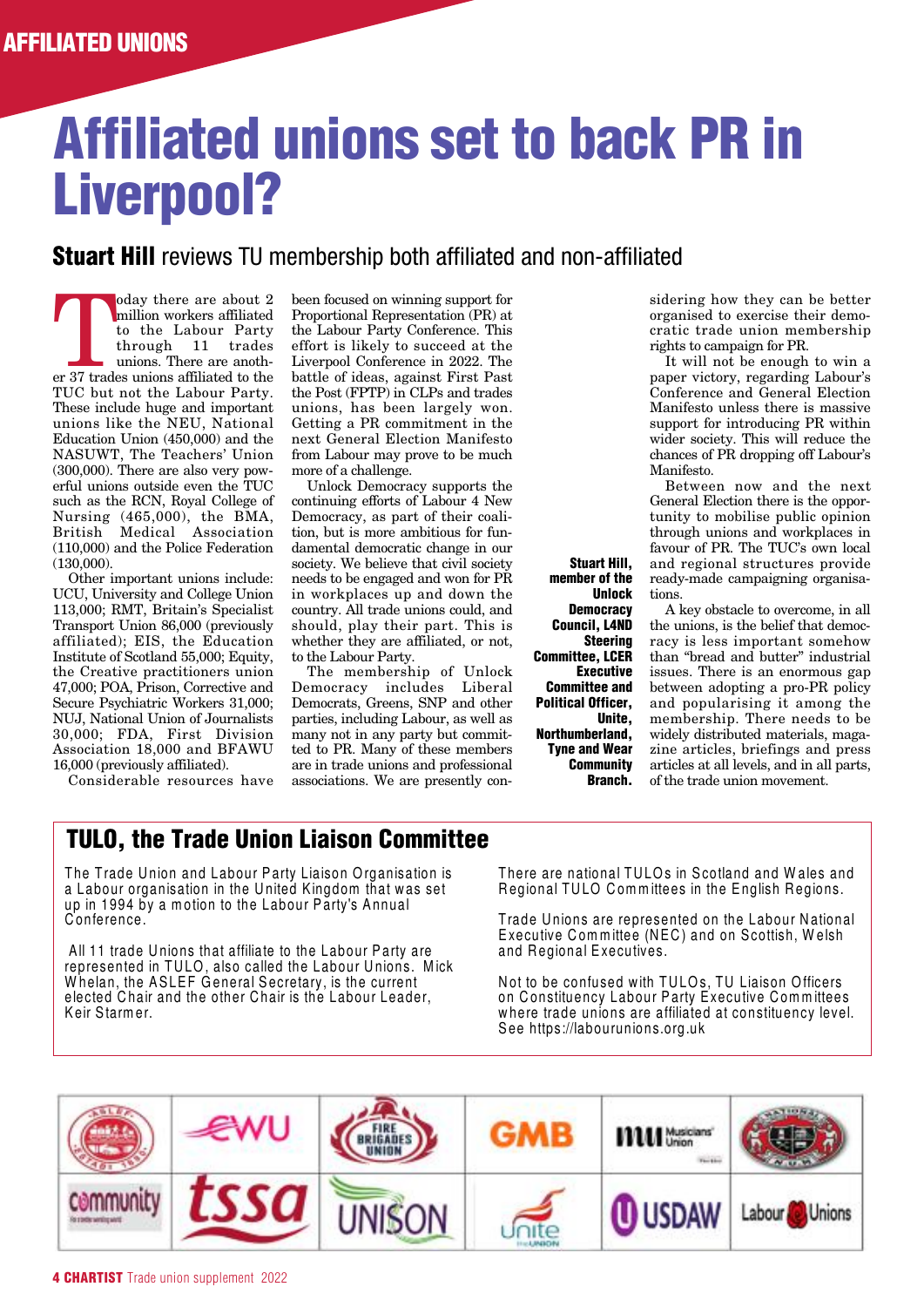# **Referendum Promises**

After the Plant Commission reported in 1993, the late John Smith said "the people should decide" the voting system they use to elect MPs. Labour had policy, supported by Tony Blair, to hold a Referendum but not agreement on which side it would be on. In essence, the offer was a Labour fudge. "W e are committed to a referendum on the voting system for the House of Commons. An independent commission on voting systems will be appointed early to recommend a proportional alternative to the first-past-the-post system."

2001, 2005 and 2010 saw the pledge watered down until Gordon Brown offered referendums on AV and an elected House of Lords. This led directly to the disastrous 2011 AV referendum, the wrong system, at the wrong time.

### **Do we need a referendum?**

To change the voting system what is required is simply to form an administration committed by its manifesto, introduce the legislation, choosing the specific voting system, organising boundary changes and fighting the subsequent general election which would reward votes with seats and would not have the unrepresentative 80 seat majority on a minority vote.

Depending on the Labour position in our Manifesto, it should be clear that a Conservative victory means the voting system stays and any other combination of result will lead to a change of voting system. The new voting system needs to be in place by the subsequent general election so if people want to be consulted on the voting system, there will be no time for a lengthy process as in New Zealand but there could be a consultation with other parties, with the electorate or a Citizens' Assembly on the voting system.

### **Are we fixing democracy?**

Labour is moving toward electoral reform because we see that politics is broken and fewer people are joining political parties, turnout is dropping and most people have votes outside marginal constituencies which do not count. W e want to see a change of political culture. W e take up the cry of enfranchisement from the Chartists, the early Trade Unionists, the Suffragettes and all those who won the vote, who wanted a meaningful vote.

The Conservatives have over the last century fixed the system by uniting the right whereas the left is clearly split depending on the geography, metropolitan, town, rural, southern or northern England, W ales, Scotland. Their manifesto and legislative commitment to first past the post is clearly because the current system favours their party. They are the ones preventing politics from changing and fixing our democracy in the 19th century.

### **Who chooses the new voting system?**

After the Second W orld W ar, the Allies chose Additional Member System for a divided Germany. In the UK all the devolved administrations in Scotland, W ales and London, were elected by a form of Additional Member System, all confirmed by referendum. In Scotland the system came from the Scottish Constitutional Convention, in W ales from Labour's W elsh Executive and Conference in 1997 similarly in London, Minister Nick Raynsford used the IPPR, Institute for Public Policy Research, to consult and decide.

The Scottish government, Labour and Liberal Democrat working together chose Single Transferable Vote (STV) for Scottish Local Government in 2007. The W elsh Senedd is allowing W elsh local government to choose.

### **The process**

The easiest way is for a majority party to adopt the system it likes best and announce it will legislate in the first Queen's Speech. Minority parties need to take other parties into consideration but decisions can be done without wide consultation. A UK People-led Constitutional Convention has been Labour's default position and devolution has been handed over to the Brown Constitutional Commission whose remit is not electoral reform but devolution. There is agreement about Votes @ 16.

W hat is clear is that we need to pin down the fairly ambiguous "open and inclusive process" and decide if a system needs to be named in the Manifesto? W hat is clear is that a system has to be chosen before the first past the post can be ditched. The fear would be that nothing would be in place for the subsequent general election.

# **The Make Votes Matter Good Systems Agreement**

An attempt to find consensus has arrived at the Good Systems Agreement, here: https://www.makevotesmatter.org.uk/good-systemsagreement. This narrows down the choice to effectively Additional Member System, including the Jenkins' Commission's AV+, and Single Transferable Vote. It also stipulates that the AMS needs to be as or more proportional than the Scottish form of AMS. It specifies "a citizenled, deliberative process to choose a new system".

Some are suggesting that Labour should decide on an AMS system which it helped introduce in UK internal elections and is a hybrid PR system which builds on an MP-single member constituency link. And there is an ingenious suggestion that 50 MPs should be added for the first general election so that the electorate get used to the idea of top up members. Then adjustments could be made to reduce the number of MPs at subsequent elections through boundary changes increasing the ratio of additional members to actual constituency seats.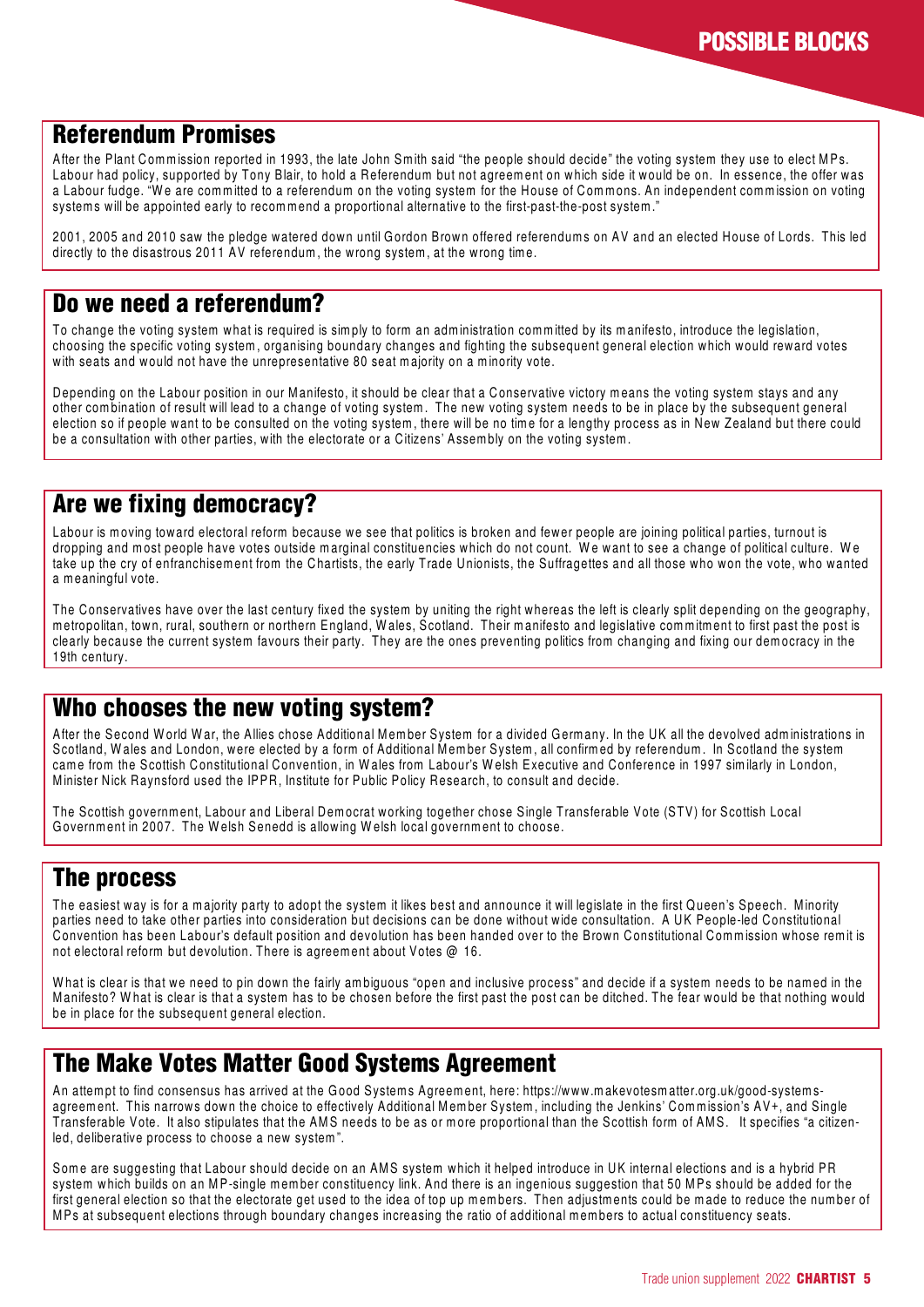# **Why proportional represent**

In Britain, the electoral geography is bad and getting worse for Labour for several reasons. The latest boundary review will decrease the number of MPs in Labour areas, by reallocating seats n Britain, the electoral geography is bad and getting worse for Labour for several reasons. The latest boundary review will decrease the number of MPs in away from slow growing, Labour leaning areas such as Wales and towards more rapidly growing, Conservative leaning areas such as the Southeast. The fall of many low turnout, erstwhile Labour seats in the 'red wall' has also removed a traditional Labour advantage – their seats were often won with fewer votes than in high turnout Conservative areas. There are also more complex strategic problems: Labour loses more seats narrowly to a third party, usually the SNP, than the Conservatives do – all those votes cast for Labour do not return more Labour MPs. Conversely, the Conservatives have more seats where they narrowly beat a third party, usually the Liberal Democrats – these Tory votes add Tory seats. Last, but not least, is the problem of safe seats – an awful lot of Labour votes are cast in seats where the incumbent Labour MP already has a large majority. These extra votes add to the local MP's job security, but do not elect more Labour legislators. When we put these factors together, they add up to a large and growing disadvantage to Labour from the electoral system, with huge majorities in many urban core seats and narrow defeats elsewhere leading to a high number of votes 'wasted', in the sense that they do not contribute to returning extra Labour MPs.

Sir John Curtice has summarised the situation after the 2019 election as follows: "for any given performance, the electoral system is inclined to reward the Conservatives more richly than Labour." If the vote shares at the next election were even, Curtice predicts the Conservatives would have 23 seats more than Labour. It is also much harder for Labour to get a majority: the Conservatives need a 3.5 point lead in votes to get a majority at the next election, while Labour need a 12.3 point lead to do so. Therefore, there is also a large range of outcomes where Labour would have a lead in votes cast, but Conservatives would lead in MPs returned to Westminster.

Labour's disadvantage from the electoral system is not new, as figure 1 shows, from analysis by political geographers Ron Johnston and Charles Pattie, illustrates. In most post-war

elections, the electoral system favours the Conservatives. Only during the New Labour period was the voting system inclined to reward Labour more generously, and the unusual coalition of voters assembled in that period looks at present unlikely to be reassembled.

Very safe seats are a problem. Conservative majorities tend to cluster in 20-40% range – safe but not landslide majorities. By contrast, a quarter of Labour seats have majorities over 40%, and one in eight has a majority above 50% - seats where the Labour vote is not so much counted as weighed. These huge majorities are inefficient – adding to Labour's national vote share, but without any prospect of returning extra Labour MPs. The same problem is evident in 2019, when the ten largest majorities in percentage terms are all Labour held seats in Liverpool, Manchester, Birmingham and London. 19 of the top 25 majorities in the last election occurred in Labour seats.

#### **Why the electoral system matters**

In 1968, Giovanni Sartori pointed out: "[The electoral system is] the most specific manipulative instrument in politics." What he meant by this is that the rules applied to turn votes cast into seats allocated have a powerful impact on the kind of politics countries get. This impact comes through two channels. There is a mechanical effect, which is simply the impact of applying the system's rules to determine who gets elected based on the votes cast. But there is also a psychological effect: voters know the rules of the system, and this affects how they behave. For example, in first past the post systems, voters who favour smaller parties, or locally weaker parties, may recognise that their preferred candidate is a lost cause and back a second preference candidate instead.

The mechanical effects alone of our current electoral system are large, as illustrated in figure 1 below, which uses calculations from the Electoral Reform Society's publication: "Voters left Voiceless: The 2019 General Election". The only system which returns a Conservative majority is the FPTP electoral system currently used. The primary effects of shifting to any other system are to reallocate seats away from the Conservatives and towards smaller parties.

The only system which delivers a

### **Professor Robert Ford** sets out the c

**Efficiency b** 



**Figure 1 - The electoral system favoured Labour in 199 unlikely to return barring a drastic change in current p**

- Trade unions tend to have more i
- · Looking at the International Trac Rights Index", all the top-rated d
- The UK is graded as 3 Regular majoritarian countries including (



**Figure 2 - Electoral systems and workers rights - Sourc Rights Index"**

Commons majority for the approach to Brexit proposed by Boris Johnson is the system we currently have.

#### **The Case for FPTP and why it now often fails**

The traditional defence of FPTP proponents is that it is not a system designed to equally represent all those who stand for election, but rather a system which delivers strong, account-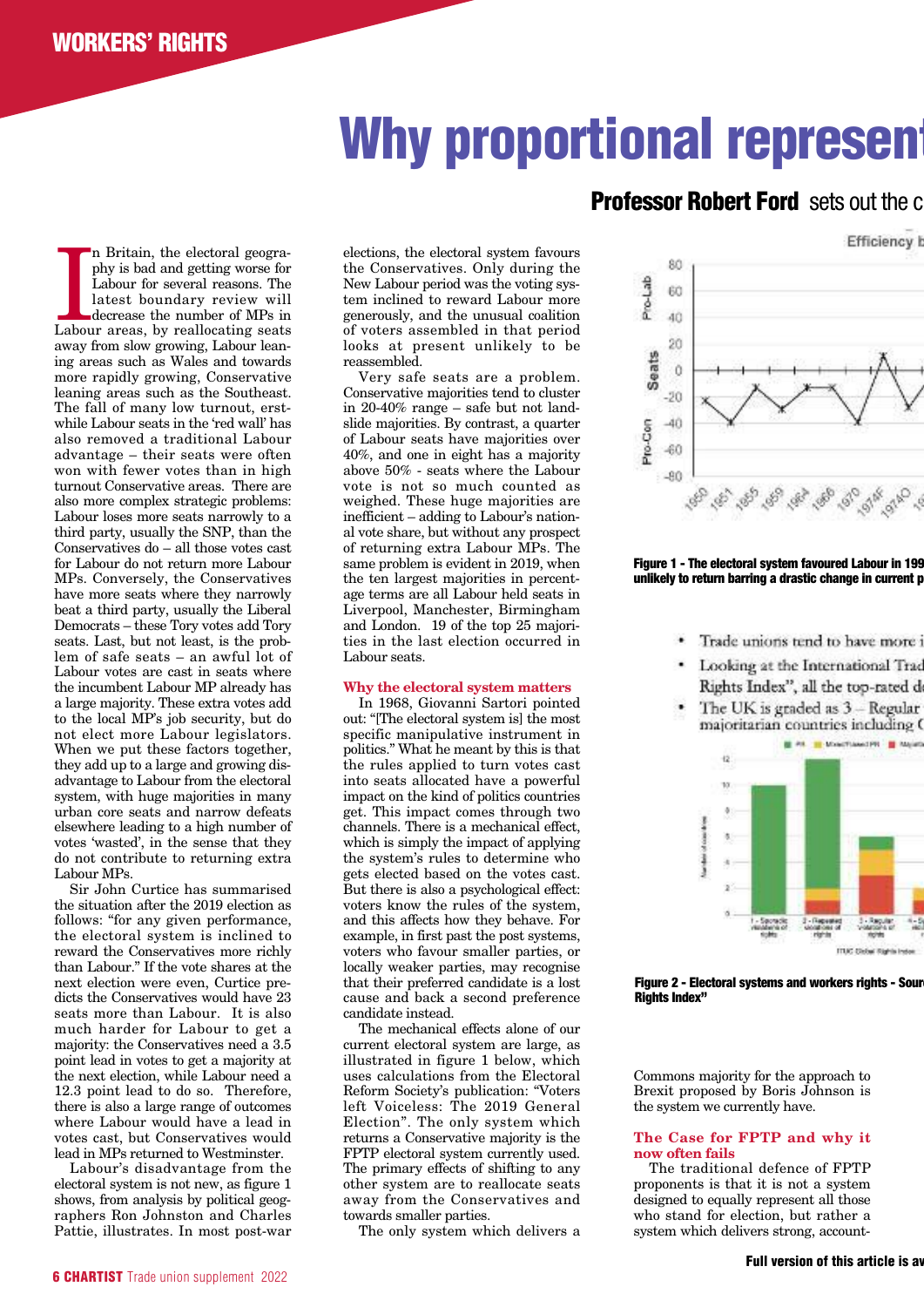# **tation is better for workers**

### ase in Britain's current electoral context

ias



nfluence under PR systems

- e Union Confederation "Global
- eveloped democracies use PR
- violations of rights, alongside other anada and Australia



**ce: International Trade Union Confederation "Global**

able governments. Strong because it delivers legislative majorities even on a minority of votes. Accountable because it enables voters to remove one majority government and replace it with another.

However, FPTP has not consistently been delivering either outcome for some time, and is unlikely to do so again in the coming election. There has been only one substantial majority government in four elections since 2005. This trend is likely to continue: territorial fragmentation has produced a large rise in 3rd party MPs, and geographical polarisation has produced a large decline in traditional Conservative-Labour marginals. The range of outcomes which would deliver another hung parliament at the next election is very wide indeed.

#### **The case against FPTP**

Several arguments are made against first past the post by proponents of reform. Most constituencies in an FPTP system are 'safe', meaning most voters do not get a meaningful choice at any election and as parties may safely ignore them in campaigning, they do not receive much attention from local or national campaigns. Instead, elections are mostly fought in a narrow set of 'marginal' seats, where activists and campaign resources are focused, while the voters of other seats are marginalised and forgotten. Swing voters in marginal seats therefore have disproportionate influence, but there is no guarantee that such voters will reflect the distribution of views in the country. FPTP also raises unfair barriers to smaller parties, therefore denying voters a meaningful choice and preventing effective representation of voter preferences. Turnout and engagement with the political system tends to be lower under FPTP. Comparative research has demonstrated that proportional electoral systems are associated with a large range of progressive outcomes including greater representation of women and ethnic minorities; greater representation of left-wing voters who tend to concentrate in urban areas; more left wing led governments; lower income inequality due to greater redistribution through welfare spending; higher trade union membership, coverage and influence; more progressive labour laws.

It is overwhelmingly accepted by academics that FPTP has a pronounced bias towards centre-right parties. Stanford Professor Jonathan Rodden says: "In every industrialised parliamentary democracy with majoritarian electoral institutions, averaging over the post-war period, the legislature has been well to the right of the voters, and in most cases, the cabinet has been even further to the right". This reflects the biases produced by voter geography - left-wing voters are

in most countries more inefficiently distributed as they concentrate in a small number of strongholds (usually large cities and towns with large working-class populations), while more evenly support enables right wing parties to win narrow majorities over a wider range of seats.

The right-wing advantage under FPTP also reflects voter psychology – risk averse middle- class voters are often willing to back centre-left coalitions under PR, but when forced into a binary choice between left and right, they tend to align more with the right. The cumulative effect of geography and psychology is large: countries with FPTP systems tend to have right-ofcentre governments two thirds of the time, even though left-wing and rightwing parties have received a similar share of the vote on average over the long run.

#### **Electoral systems and workers' rights**

Trade unions tend to have more influence under more proportional systems than under first past the post. Looking at the International Trade Union Confederation "Global Rights Index", all the top-rated developed democracies use PR. The UK is graded as 3 – Regular violations of rights, alongside other majoritarian countries including Canada and Australia. See Figure 2: Electoral Systems and trade union rights

It is in the interests of trade unions to have a more proportional system, because more proportional systems deliver more left leaning governments and more progressive policy outcomes. On average, proportional democracies tend to have more government ministers from social democratic Labourtype parties (35% of ministers) compared with majoritarian/FPTP countries (23%). A more proportional system aligns with or advances many trade union goals and fair and equal representation of voters is itself a progressive goal.

**Robert Ford FAcSS is Professor of Political Science at the University of Manchester. He researches elections, public opinion and British politics and is the author (with Tim Bale, Will Jennings and Paula Surridge) of "The British General Election of 2019" and (with Maria Sobolewska) of "Brexitland".**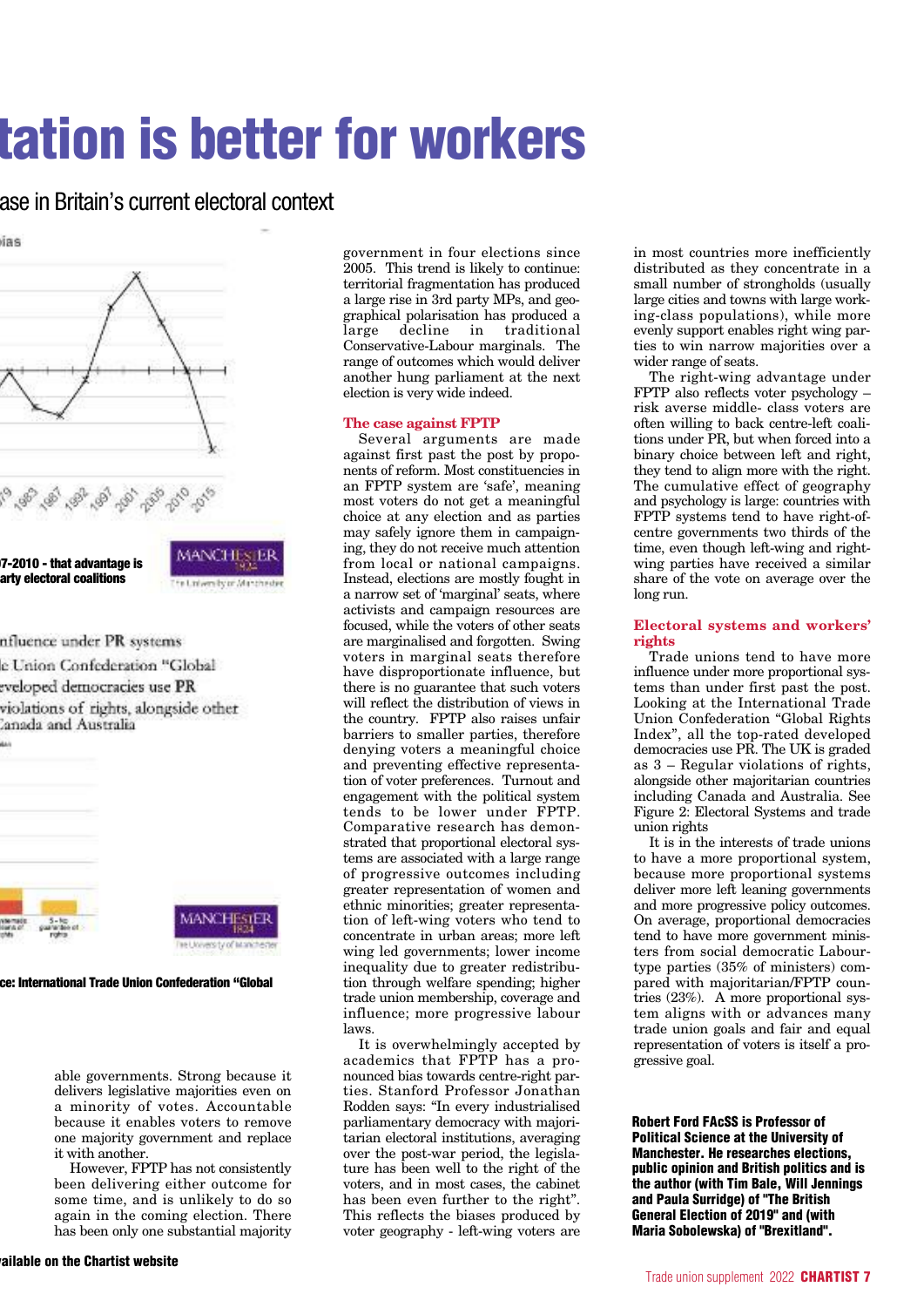# **We need PR at Westminster for Labour councillors everywhere**

### **Cllr Karen Constantine** explains why

Time, surely, to consign<br>the antiquated first past<br>the post system to the<br>past. We need to unlock<br>activism, upgrade local<br>democracy and ignite our passion the antiquated first past the post system to the past. We need to unlock activism, upgrade local for winning elections. In the face of seemingly unassailable Tory domination, the like of which we've haven't experienced before, voters and activists alike need to know that their votes actually count. Labour and trade unionists would benefit from an urgently needed watershed shift to a form of proportional representation. It is pivotal to dismantling Tory hegemony.

If we are going to unlock democracy we need to be focused, positive and decisive to rise to the challenge of winning elections based on PR. Many so called voters fail to engage with the ballot box, believing their vote won't make any difference. Others, volatile, naive, floating, veer red to green and in places yellow, in an earnest effort to depose the Conservatives. Often with the painful result that splitting the vote not only undermines Labour's chances of success but also rewards the Conservatives.

The collapse of the Scottish and Red Wall vote which Labour hopes



to reverse still leaves the urgent requirement to win coastal communities, and to build our efficacy, participation and activist base in local government. This isn't just about winning and declining vote share. Losing results in fewer councillors, fewer representatives for trade unions to engage with and diminished opportunities to win parliamentary seats. Local government gains pave the way to parliamentary wins. Losing means less local government experience and knowl-

# **Join Unlock Democracy** and the campaign for PR

#### Unlock Democracy campaigns for real democracy, protected by a new constitution.

We want a democratic acciety that ensures equality and justice for all, and a political system that reflects and upholds the values we collectively share.

Unlock Democracy is a member of the Labour For a New Democracy (L4ND) coalition. We are working with others to secure a commitment from Labour to PR in their manifesto.

We have members of rearly all the political parties, but Labour members are the most significant group. Many of our members are in trade unions and professional associations. We are presently considering how they can be better organised to exercise their democratic trade union membership rights to campaign for PR.

#### Join us if you would like to be part of our campaigns.

To join or find out more about Unlock Democracy Info@unlockdemocracy.org.uk ernail visit -CVT unlockdemocracy.org.uk



edge inside the Party. Continual defeat exacerbates the feeling of the inevitability of losing, which in turn makes campaigning more daunting.

The unions need to show leadership and to debate what a proportional representation voting system really offers their membership. They are shut out of influence when Labour is not in office. They have reassurance an incoming Labour government is committed to rights at work from day 1, ending exploitative contracts and introducing a £10 minimum wage. A clear mandate to support workplace organising and building union recognition. Evidence also of the power of collectivism and the important trade union Labour link.

In an ideal general election, Labour activists would be able to hit the campaign trail invigorated by the prospects of knowing every vote counts. Enthusiastically campaigning to inform residents, that even in Tory dominated areas like Kent, this time, their red vote would make a difference. Voters want their 'X' to be a mandate to implement the policies that matter most to them.

It's not 'if', it's 'when' conference will adopt proportional voting, as a vital precursor to electoral success. As a councillor myself putting in the hard yards convincing voters to get out and vote, I'd say it's getting harder. If politics is the live, beating heart of democracy that impacts every person at every hour of the day, proportional representation is life support.

**Karen Constantine, a long time national trade union officer, now living in Ramsgate, Kent was involved with others in thwarting Farage's 2015 parliamentary attempt.**

**She 'accidentally' became a councillor and was the first person to beat UKIP, who had control of Thanet District Council, their only power base, in a surprise byelection in 2016.**

**Karen is enjoying a second term as County Councillor and Deputy Leader of Kent's Labour Group. She sits on Labour's Better Jobs and Work Policy Commission and is a GMB member.**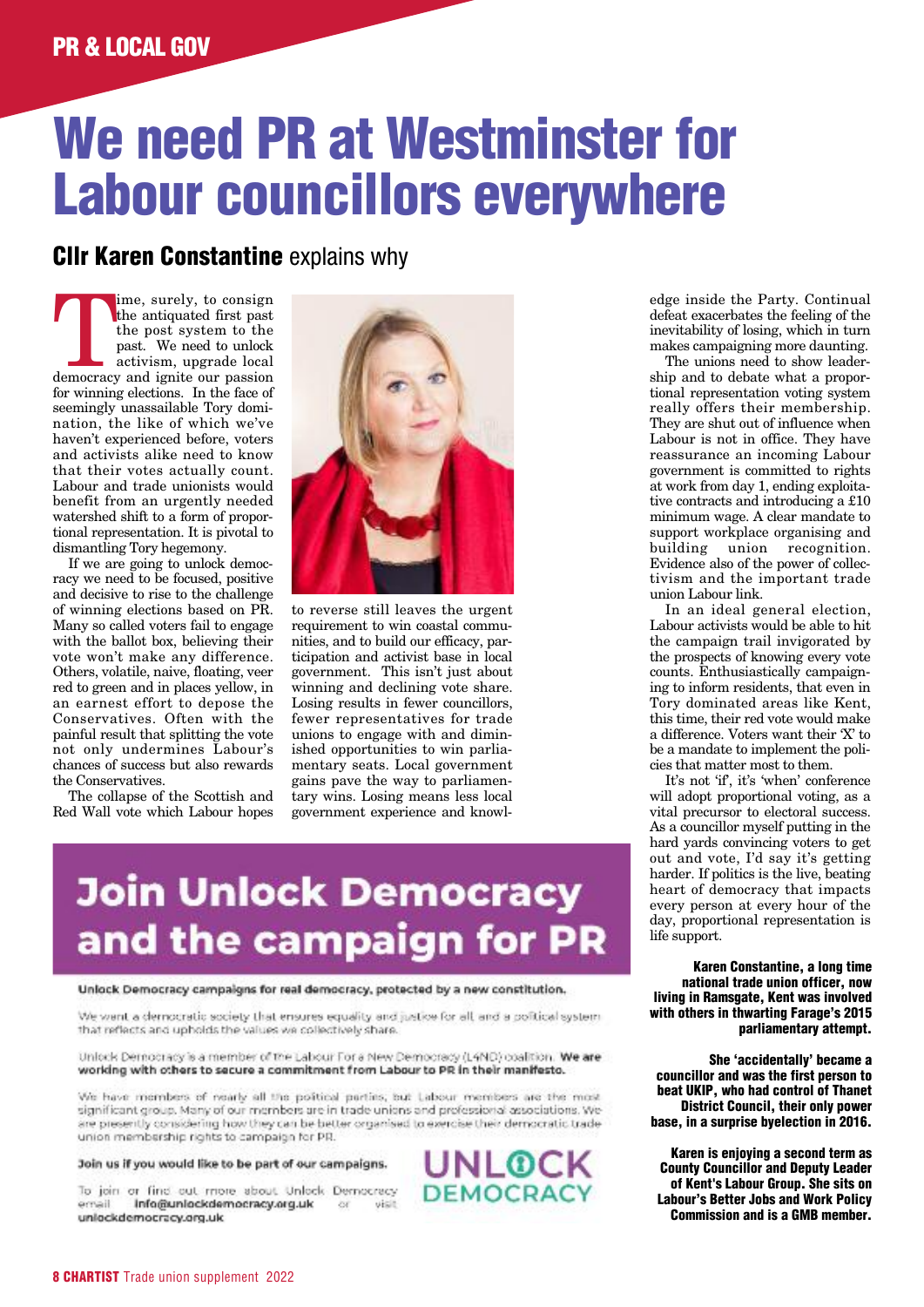# **A Unison voice for change**

### **Aileen McLoughlin** speaks out

Westminster voting<br>
system is not serving<br>
system is not serving<br>
workers. Trade unions<br>
know that workers'<br>
rights, collective bargaining, stan-Westminster voting system is not serving workers. Trade unions know that workers' dards of living, the right to organise and our very democracy are under threat. Proportional Representation (PR) is known to deliver governments with better trade union policy and legislation and better protection for workers' rights.

Standing up as a voice against our First Past the Post (FPTP) system needs to be a priority. This system has given the Conservative government an 80-seat majority in the Commons with the ability to pass far-reaching damaging legislation such as the Election Bill, Crime, Police and Sentencing Bill and the Health and Care Bill. FPTP is the tool that the Conservatives are using to destroy the unions, to silence their voice and ensure they retain untrammelled power.

In the Commons opposition parties can argue their case but wield little power - for those that voted for them, their voice is not heard. Strong voices outside parliament are now more important than ever. Unions have a big part to play in protecting our futures from regressive policy and autocratic minority governments.

Working with Labour Campaign for Electoral Reform (LCER) South West, I helped to gain support for PR in my Bristol South constituency. After losing to the Green Party in the 2020 local elections, I decided to redirect my energy to making the argument for PR within my union, UNISON. I am told that in the past of the two of the three unions which went to make up UNISON, COHSE was in favour of PR, as were many NUPE members and NUPE Scotland.

I was recently elected to represent SW UNISON members on the National Labour Link Committee. Labour Link works directly with and takes policy to the Labour Party. It has a network of officers at all levels of the union and forums for democratic policy development. UNISON works closely with sympathetic MPs, who can bring early day motions or ask parliamentary questions related to union concerns, public services,



housing and trade union rights. Electoral Reform needs to be on this list

Supporters of electoral reform have been working together in a newly formed group UNISON For PR with support from Politics For the Many and Labour For a New Democracy. We are navigating the rules and deadlines along two pathways to seek UNISON policy change via: the National Delegate Conference (NDC) in June and the National Labour Link Forum in July. 12 local branches have submitted motions in support of PR to the NDC and we are pressing for Regional Councils and the NEC to prioritise motion 102 for discussion in Brighton in June. Pro-PR Labour Link motions are also being considered for discussion at the July forum.

Persuading the Labour Party to support a more proportional voting system should be a priority for Labour Link. Without Labour Party support we cannot get electoral reform. At the September 2021 Labour Conference, UNISON abstained due to lack of existing policy. This cannot happen next time.

In October 2021 UNITE passed policy rejecting FPTP and calling for members to examine the pros and cons of voting systems used outside Westminster and in other countries.

There are challenges. In the 2016 Trade Union Act the Tories

**Aileen McLoughlin is a Labour and Unison Member and South West Representative on the National Labour Link Committee**

set out to make sign-up to political funds within unions much harder. Since the implementation of the Act in 2018 members have to optin rather than opt-out of the small additional payment to support political campaigning creating disincentives that have a big impact on campaigning funds.

UNISON workforces exhausted from the pressures of the pandemic and pay packets frozen for over a decade. Workers are under attack from despicable policies like "fire and rehire" Recent ballots on pay have seen disappointingly low turn-outs.

In this climate it can be hard to convince fellow union members that electoral reform should be a key priority. It can be difficult to get members to engage and attend meetings to pass policy. But we need to win the arguments: that most people in this country support more progressive policies, only 43% voted for this government. PR will get us a parliament that reflects the views of all and will give us a chance to see the change we so badly need.

This is not a left -right issue. It is a positive policy union colleagues can work on together

We are no strangers to PR in UK elections. Now is the time when affiliated unions need to back the change in the way we elect MPs as soon as Labour forms a government after the next general election.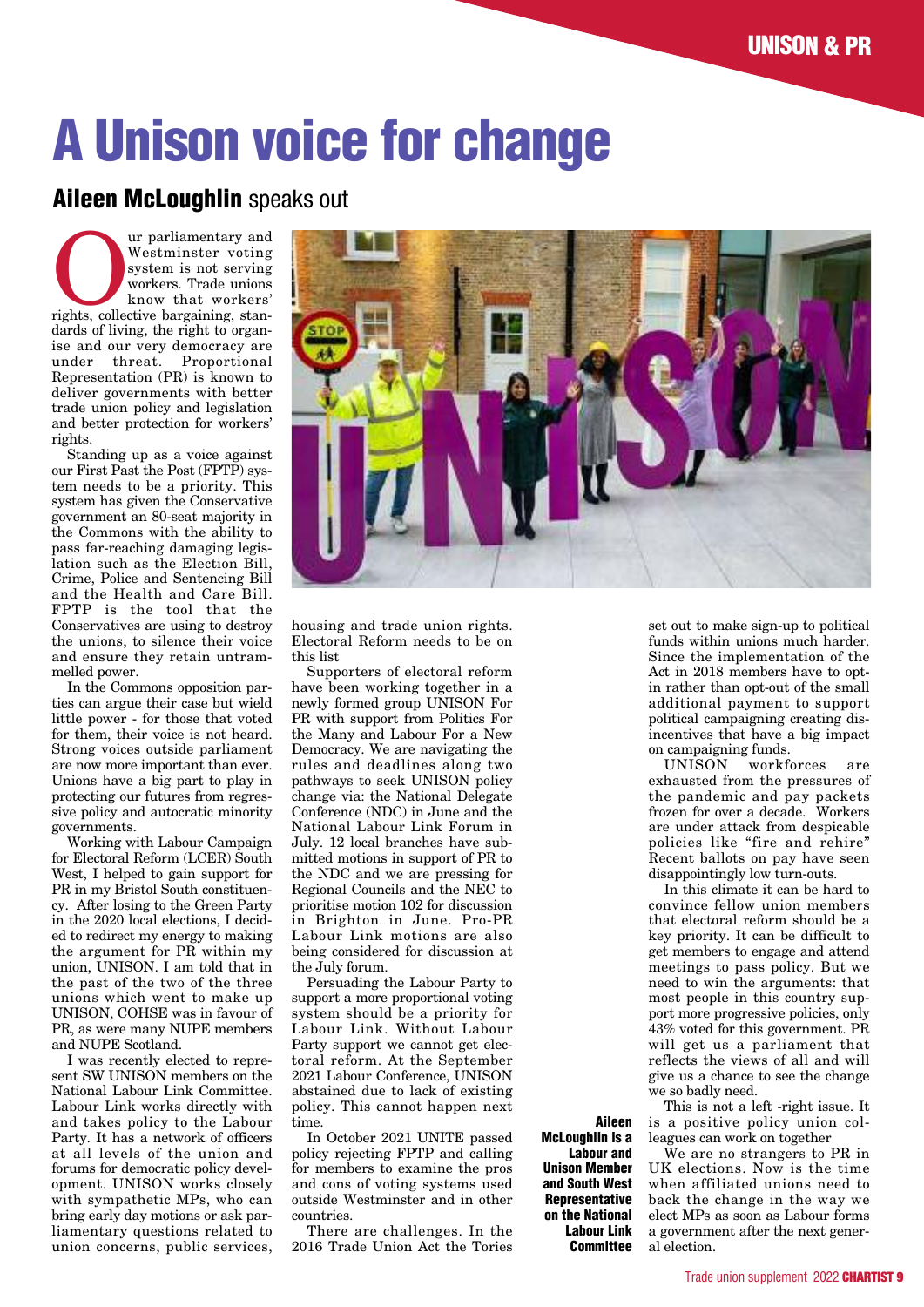# **Making votes count is key for unions**

**Don Flynn** sees the Trade Unions on the move

With industrial action<br>
in defence of living<br>
standards being<br>
reported all across<br>
the UK there are<br>
good reasons for believing that the in defence of living standards being reported all across the UK there are trade union movement is on an upswing.

In April 2022 the Guardian could report there were more strikes underway than at anytime in five years. As well as demands for wage increases large enough to protect working people from the corrosive effects of inflation which is expected to hit 10 percent later this year, workers are also facing up to employers over the fire and rehire strategies which aim to reduce rights previously written into employment contracts.

From the standpoint of wider public opinion there has been overwhelming public support for the seafaring unions against the scandalous behaviour of bosses at P&O in sacking its entire workforce in order to replace them with cheaper agency staff.

Trade union membership has also been on the increase in each of the last four years and now stands at 6.56 million according to the TUC. With things going so strongly in favour of a trade movement buoyed with confidence and ready to fight for working class people we should also be asking what needs to be done at the level of politics.

Trade unionists have always known politics is important because it is in that arena the gains won at the industrial level, for better pay and conditions, can be underpinned with legislation which will make it harder for bosses to take them away.

For the last hundred and twenty years the Labour Party has been seen as the principal vehicle for political activity which advances the interests of the working class. But the party has been on a downswing since 2005, with one exception in 2017 when Labour advanced to an almost neck-and-neck position with the Tories. The 2019 election result saw the party returning to its longterm trend of electoral decline.

The labour movement is now at the point where it has to reconsider exactly where it stands in relation to the needs of working class people both in relation to action in the workplace to arrest further erosion of living standards and job security,



**Don Flynn is a member of UNITE Community and the Labour Party**

but also at the political level, with regard to the way the country is governed.

There are many things that need to be fixed at this level. Too many people feel, with absolute justification, that their voices do not count when it comes to the political direction the country is taking. Much is made about working class votes going to the Tories in so-called Red Wall constituencies, but the issue that is really important is the growth of disenchantment with the whole political process and the growth of abstention when it comes to voting, particularly among young wage earners. Burdened with skyhigh rent costs for accommodation and chronic job insecurity they are becoming a generation which has simply forgotten, or never knew, what it meant to be a staunch Labour supporter.

A radical reform of the way we do politics in the UK is a key part of the fight back to become relevant to most voters. High on the list of things that need to change is the voting system itself, which under First Past the Post, the system we currently use, allows MPs and councillors to be elected with majorities with only a minority of votes cast. It is a political scheme that allows cynical party leaders to game the system gearing their campaigns to the moods of the electorates in the minority of constituencies which are considered to be winnable if the right message can be crafted to the handful of voters

whose ballots matter. Outside a few marginal seats, where only the switch voters matter, the rest of us have to sit back and accept what the fates deliver.

But times are changing and the need for electoral reform is recognised by increasing numbers. The best indication of movement among trade unions is the decision of Unite, with its 1.5 million members, to open up discussion on what would be the best system to ensure that every vote counts.

Our democracy is Britain is marred by a whole number of defects. This is the reason why we keep getting governments with majorities in Parliament even though around 60 per cent of voters opt for parties other than the ones that get elected and forms a government.

The trade union movement needs to be concerned about this predicament. Its ambitions for working people need to extend beyond the essential core of industrial organisation and have things to say about the functioning of democracy itself. Democracy ought to empower citizens and ensure their voices are heard when it comes to deciding how things are run. For it to have this empowering function we need to take up the call of our sisters and brothers in Unite, in ASLEF, TSSA, the Fire Fighters and the Musicians and take a long, hard look at the way the voting system works, and influence the Labour party to offer a plan to change the current system.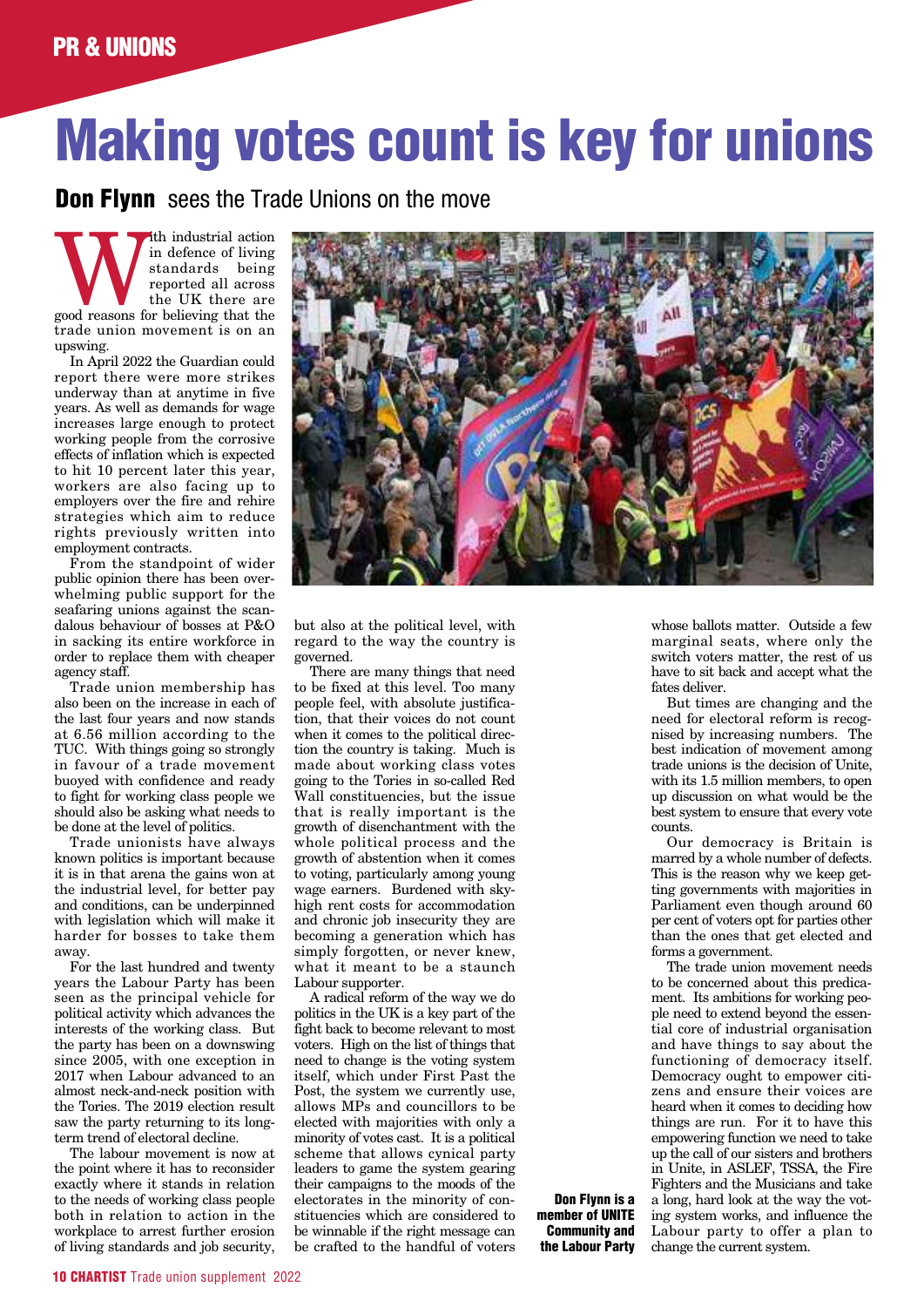# **L4ND & LCER mobilise for change at Conference 2022**

**Billy Hayes** (LCER Trade Union Officer) and Caroline Osborne (L4ND Political & Education Officer) report

abour for a New Democracy is a coalition<br>of ten organisations. It<br>launched in September<br>2020 with the objective<br>of securing a Labour commitment Democracy is a coalition of ten organisations. It launched in September 2020 with the objective to Proportional Representation for UK general elections. L4ND is also part of the Labour Campaign for Electoral Reform (LCER) which is committed to PR for all tiers of government, but has particular focus on PR for Westminster. Additionally, we are both working closely with the Politics for the Many: the trade Unionists campaign for political reform.

Other active members of the coalition are Chartist, Compass, Electoral Reform Society, Make Votes Matter, Open Labour and Unlock Democracy. We work with the whole spectrum of the Labour movement, from right to left, with all those who want to see the next Labour government introduce PR and those who simply want to know more about the issue.

Although at the 2021 Labour conference delegates representing the party membership voted overwhelmingly to prioritise and support the motion on electoral reform, many trade unions were not yet ready to. Covid - and the delays it caused to trade union conferences - was a major factor in this. Both Unite and Unison would have had the opportunity to debate motions on PR before last year's Labour conference were it not for the pandemic.

In the end, four affiliated trade unions voted for the composite motion in Brighton - ASLEF, FBU, MU and TSSA, as well as the now-disaffiliated BFAWU. Two unions abstained: Unison and CWU. Community, GMB, UNITE and USDAW voted against.

But there are signs that this year could be very different. A month on from Brighton the Unite policy conference voted to oppose the current First Past the Post voting system and support electoral reform. Their new General Secretary, Sharan Graham, took it a step further, saying "Unite Policy Conference voted to support Proportional Representation for the first time

**Find out more about Labour for a New Democracy - and or invite a speaker to attend your local branch - at: https://www.labo**

**urforanewdemocr acy.org.uk/** in our history. Our political class has failed working people and our system is broken. It is time to change our democracy".

Other unions are engaging with the debate in the coming weeks and months. We hope to join them at the Tolpuddle Festival, 15-17 July. CWU's conference kicked off in April, Unison will have both its National Delegates Conference and Labour Link in the summer, and the TUC and Labour conferences follow in September.

Labour members are clear: we need PR for Westminster in the next manifesto. Last year, they sent 150 motions to conference, got the issue firmly on the agenda, and created the space for the rest of the Labour movement to have this discussion. If more trade unions accept this invitation - and come out in favour of electoral reform - this year's Labour conference could be an even more momentous one for British democracy. We hope you will find this Chartist Supplement useful in your deliberations.